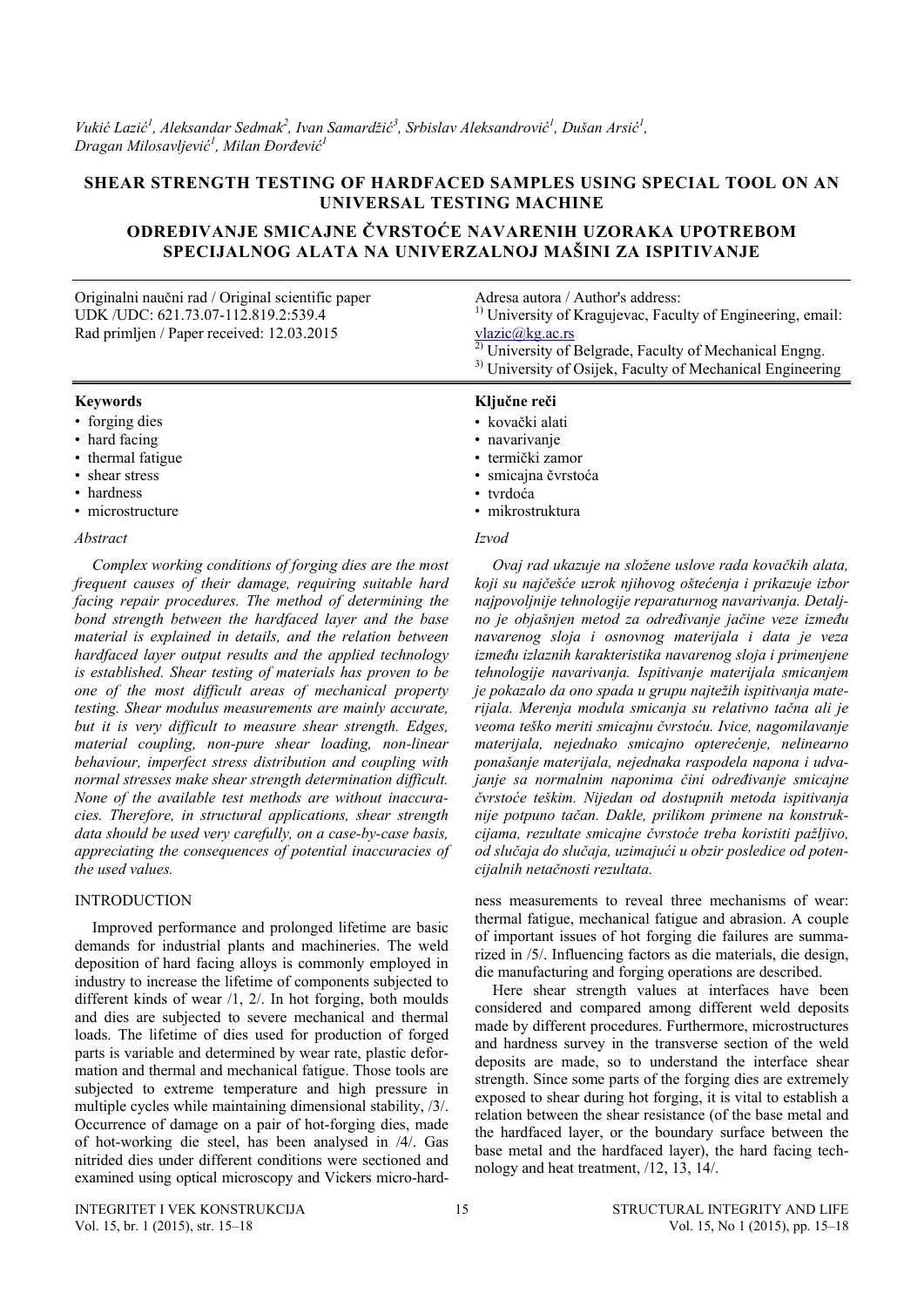With this aim, a special tool is constructed and mounted on an universal mechanical testing machine to enable estimates of absolute and relative bearing capacities of characteristic cross-sections. Obtained experimental results are used primarily to assess the chosen repair technology, but they can also be useful in dimensioning new forging dies, because the ratio of the shear to tensile strength could then be taken into account as the calculating value. This paper also deals with the most frequent causes of damage, types of steels used for forging dies, the choice of hard facing technology and filler materials, and it offers a plan how to conduct experiments during model testing. All tests are performed on models made of the same material as the forging dies. In this way, the output results may be correlated to the chosen procedure and hard facing technology.

Model investigations have been performed of filler materials for the regeneration of damaged parts of construction mechanization in /15/, and in /16/ authors have investigated a selection of the most appropriate hard facing repair technology of working parts on universal construction machinery, gears /17/, and belt wagons /18/.

#### FORGING TOOL MATERIALS

Hot work tool steels (forging and pressing tools, die casting tools, rollers for hot rolling etc.) must have good mechanical properties, such as strength and toughness, and the ability to retain them at elevated temperatures. Furthermore, they must have high resistance to wear, sufficient hardenability, good thermal conductivity, stability during processes of oxidation and decarburization, low coefficient of linear expansion, and resistance to surface cracking at

alternate heating and cooling, /11/. If temper brittleness should appear, /13/, it can sometimes be eliminated by appropriate technological measures that involve rapid cooling in the temperature range 500-550ºC. Forging dies and press tools operate at elevated temperatures (up to 600ºC) and they are subject to impact loading and static pressure. Steel alloys with Cr, V, Mo and with 0.3-0.6% C have good hardenability needed for larger tools as well as high hardness at elevated temperatures, /11/.

Hard facing of two typical steels for forging dies are studied: Č5742 (JUS) – 56NiCrMoV7 (DIN) – 55CrMo 8 (EN) – used for all kinds of forging tools, and Č4751 (JUS) – X38CrMoV51 (DIN) – X27CrMoV 51 (EN) – primarily for casting dies of non-ferrous metals, particularly aluminium alloys and brass. These steels are mainly used in forging workshops. Their properties are given in Tables 1 and 2.

Since forging dies used in blacksmithing are in quenched and highly tempered condition, all the samples (models) here used are also quenched and tempered in order to simulate real operating conditions. After the heat treatment, hardness is measured on samples, and it varied from 40-42 HRC for 55CrMo8 and from 41-49 HRC for X27Cr MoV 51. Because of the carbon content  $(C > 0.35\%)$  and the thickness of hardfaced layers, preheating up to about 300C was necessary.

A selection of the most suitable hard facing technology and filler materials, and the preparation of specimens for experimental investigations, hardness distribution and microstructure of characteristic hardfaced layer zones is described elsewehere, /16/.

| EN                                                                          |                                     | Chemical composition, % |     |          |             |           |             |           |                        | Relation to other standards |                      |               |                      |
|-----------------------------------------------------------------------------|-------------------------------------|-------------------------|-----|----------|-------------|-----------|-------------|-----------|------------------------|-----------------------------|----------------------|---------------|----------------------|
|                                                                             |                                     | Si                      | Mn  |          |             | Ċr        | Ni<br>Mo    |           |                        | DIN                         | UNI                  |               |                      |
| 55CrMo 8                                                                    | 0.55                                | 0.3                     | 0.7 | 0.035    | 0.035       |           |             | 0.5       | 0.12                   | 56NiCrMoV7                  | U52NiCrMo6KU         |               |                      |
| X27CrMoV 51                                                                 | 0.40                                | 1.0                     | 0.4 | 0.025    | 0.025       | 5.0       |             |           | 0.4                    | X38CrMoV5                   | UX35CrMo05KU         |               |                      |
| Table 2. Mechanical properties and microstructure 55CrMo 8 and X27CrMoV 51. |                                     |                         |     |          |             |           |             |           |                        |                             |                      |               |                      |
| EN                                                                          |                                     | Soft annealing          |     |          | Tempering   |           |             |           | Preheating temperature | Microstructure.             |                      |               |                      |
|                                                                             | $R_m$ (MPa)<br>$HV_{max}$<br>T (°C) |                         |     | $t$ (°C) | <b>HRC</b>  |           | $R_m$ (MPa) |           | (°C)                   | base metal (BM)             |                      |               |                      |
| 55CrMo 8                                                                    | 670-700                             | 250                     |     | 850      | $400 - 700$ | $50 - 30$ |             | 1700-1100 |                        |                             |                      | $\approx 300$ | $M + B$ (interphase) |
| X27CrMoV 51                                                                 | 800-830                             | 250                     |     | 850      | 550-700     | $50-30$   |             | 1700-1100 |                        | $\approx 300$               | $M + B$ (interphase) |               |                      |

Table 1. Chemical composition and labelling for 55CrMo 8 and X27CrMoV 51.

## DEVICE AND RESULTS FOR SHEAR TESTING

In order to check the shear resistance between the hardfaced layer and the substrate, for determining the shear strength of BM, a special tool that enables an estimate of absolute and relative bearing capacities of characteristic cross-sections (Fig. 1) is designed and mounted on an universal mechanical testing machine (Fig. 2).

After test tubes have been prepared by grinding, polishing and etching, experiments are carried out with the aim to determine the shear resistance between the hardfaced layer and the base metal (BM) and the shear strength of the base metal itself. Diagrams showing shear force vs. shear strain for some characteristic test tubes are shown in Fig. 3.

Table 3 gives experimentally determined shear strengths for the theoretical interface between the BM and the hardfaced layer. Some of the mechanical characteristics of the base metal are taken from catalogues, /19/, where: HRC stands for hardness,  $R_m = k$ HB denotes the tensile strength as a product of factor *k* and Brinell hardness, while the shear equation is determined experimentally, Table 4.

Table 5 and Figs. 4a and 4b show that the shear resistance of the interface that separates the hardfaced layer and the BM generally exceeds the shear resistance of the BM, which means that the applied repair technology with preheating, and post-weld heat treatment, gives optimal results in rebuilding of hot work steels. Furthermore, studying and analysing the obtained results, shown in Table 4, draws a conclusion that factor *k* varies in the range:  $k =$ 0.60–0.70 for  $\text{C5742}$ , i.e.  $k = 0.53$ –0.73 for  $\text{C4751}$ , which means that the mean values of this factor are:  $k_{sr}$  = 0.67 for Č5742 and  $k_{sr}$  = 0.63 for Č4751.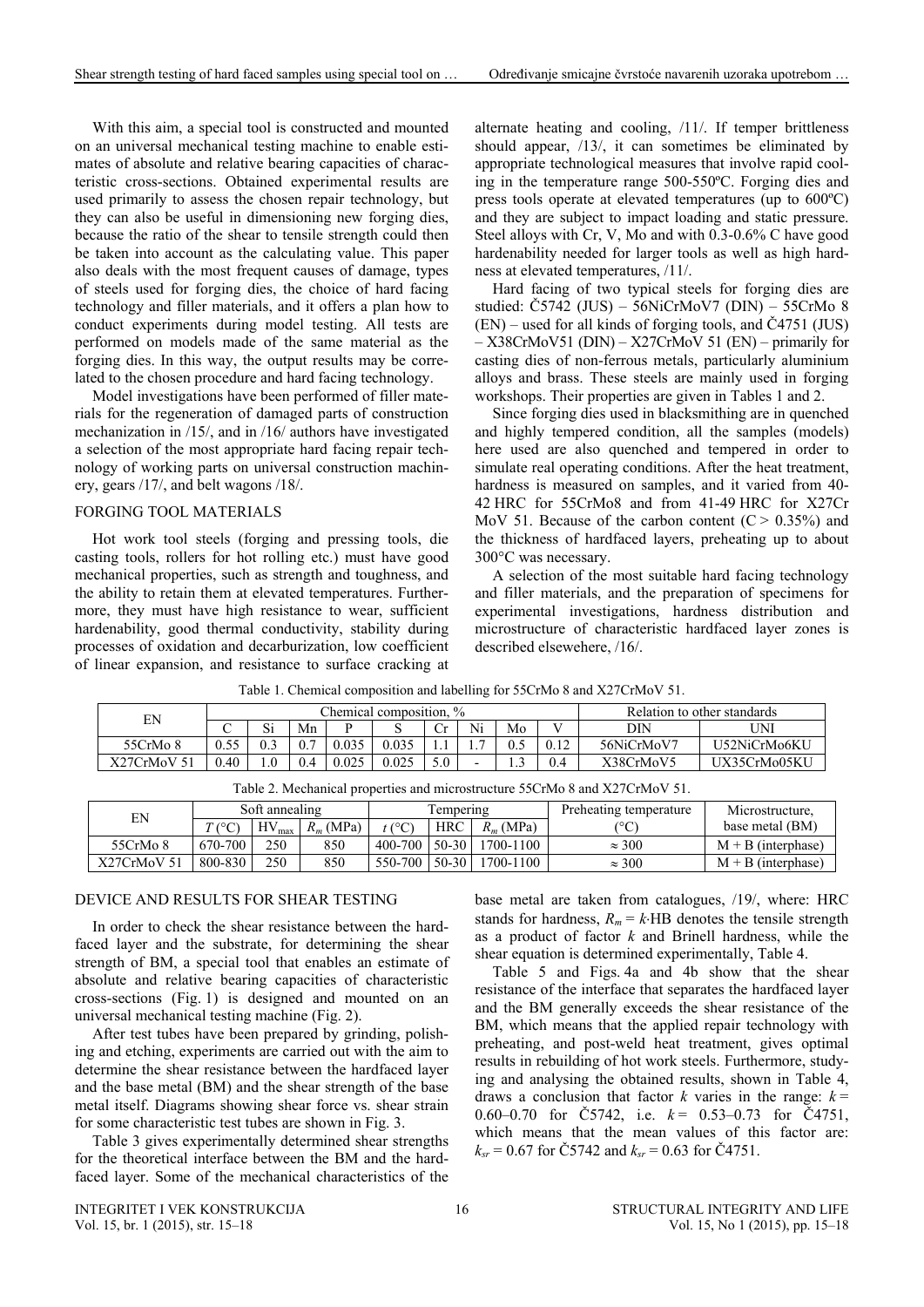

Figure 1. Drawing of tool used to test shear strength, /14/: 1 reducer, 2-limiter, 3-guide, 4-punch, 5-tool body, 6-tightener, 7 pad, 8-specimen, 9-support plate, 10-lower part of the tool.



Figure 2. Photo of testing equipment

| Table 3. Shear strength between hardfaced layer and BM. |          |                          |                    |  |  |  |  |  |
|---------------------------------------------------------|----------|--------------------------|--------------------|--|--|--|--|--|
| Test tube labell – BM                                   |          | Max. force Cross-section | $\tau_M = F_m/S_o$ |  |  |  |  |  |
| FM-Number of layers                                     | $F_m(N)$ | $S_0$ (mm <sup>2</sup> ) | (MPa)              |  |  |  |  |  |
| 9.1-Č5742-UTOP 38-2                                     | 63000    | 82.2                     | 766                |  |  |  |  |  |
| 11.1-Č5742-UTOP 55-3                                    | 91000    | 82.2                     | 1107               |  |  |  |  |  |
| 13.1-Č5742-UTOP 38-3                                    | 125000   | 82.2                     | 1521               |  |  |  |  |  |
| 15.1-Č5742-UTOP 55-2                                    | 105000   | 82.2                     | 1277               |  |  |  |  |  |
| 10.1-Č4751-UTOP 55-3                                    | 85600    | 82.2                     | 1041               |  |  |  |  |  |
| 12.1-Č4751-UTOP 38-2                                    | 95400    | 82.2                     | 1161               |  |  |  |  |  |
| 14.1-C4751-UTOP 55-2                                    | 71800    | 82.2                     | 873                |  |  |  |  |  |
| 16.1-Č4751-UTOP 38-3                                    | 71400    | 82.2                     | 869                |  |  |  |  |  |





| Table 4. Relation between tensile and shear strength of steels 55CrMo 8 and X27CrMoV 51. |  |  |
|------------------------------------------------------------------------------------------|--|--|
|                                                                                          |  |  |

| Test-tube mark | Materials | Hardness BM | Tensile strength | Shear strength | Factor           | $k_{sr}$ |
|----------------|-----------|-------------|------------------|----------------|------------------|----------|
|                |           | HRC-        | $R_m$ (MPa)      | $\tau_m$ (MPa) | $k = \tau_m/R_m$ |          |
| 9.1            | Č5742.    | 40-46       | 1260-1485        | 886            | $0.60 - 0.70$    |          |
| 11.1           | Č5742     | 44-44.5     | 1400-1420        | 900            | $0.63 - 0.64$    | 0.67     |
| 13.1           | Č5742.    | 43-46.5     | 1360-1508        | 1070           | $0.70 - 0.78$    |          |
| 15.1           | Č5742.    | 44.5-45.0   | 1420-1440        | 942            | $0.65 - 0.66$    |          |
| 10.1           | Č4751     | 43.4-45     | 1404-1459        | 1022           | $0.70 - 0.73$    |          |
| 12.1           | Č4751     | 53          | 1850             | 1112           | 0.60             | 0.63     |
| 14.1           | Č4751     | 44-47.5     | 1422-1551        | 830            | $0.53 - 0.58$    |          |
| 16.1           | Č4751     | 48.5        | 1598             | 1046           | 0.65             |          |

INTEGRITET I VEK KONSTRUKCIJA Vol. 15, br. 1 (2015), str. 15–18